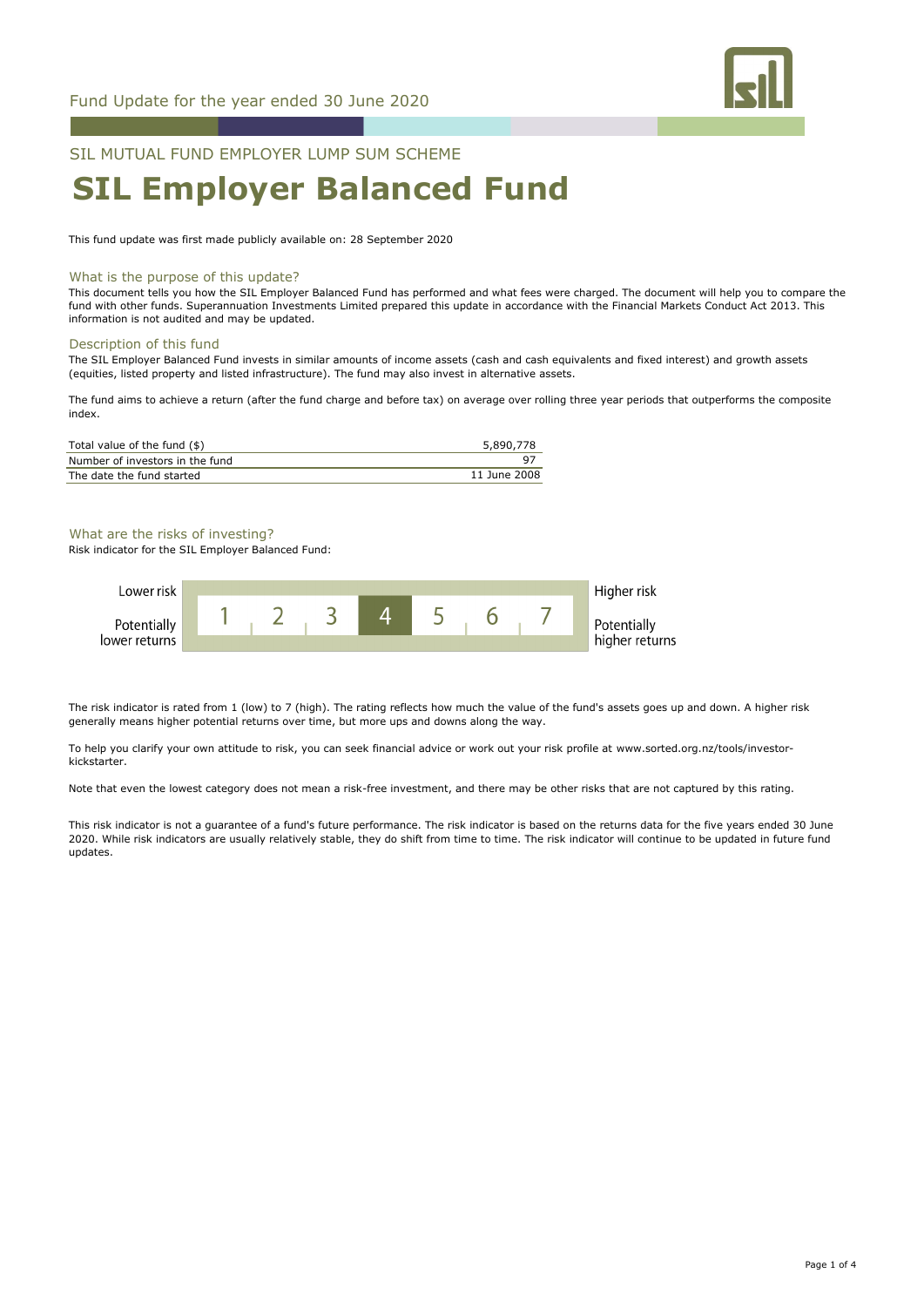| How has the fund performed? |  |  |  |
|-----------------------------|--|--|--|
|-----------------------------|--|--|--|

|                                                    | Average over past<br>five years |       |
|----------------------------------------------------|---------------------------------|-------|
| Annual return                                      |                                 |       |
| (after deductions for fund charges and tax)        | 4.84%                           | 2.82% |
| Annual return                                      |                                 |       |
| (after deductions for fund charges but before tax) | 5.94%                           | 3.71% |
| Market index annual return                         |                                 |       |
| (reflects no deduction for fund charges and tax)   | 6.84%                           | 4.03% |

The market index annual return is calculated using the target investment mix and the indices of each asset class.

Additional information about the market index is available in the statement of investment policy and objectives on the scheme register at www.disclose-register.companiesoffice.govt.nz.



# **Annual return graph**

This shows the return after fund charges and tax for each of the last 10 years ending 31 March. The last bar shows the average annual return for the last 10 years, up to 30 June 2020.

**Important:** This does not tell you how the fund will perform in the future.

Returns in this update are after tax at the highest prescribed investor rate (PIR) of tax for an individual New Zealand resident. Your tax may be lower.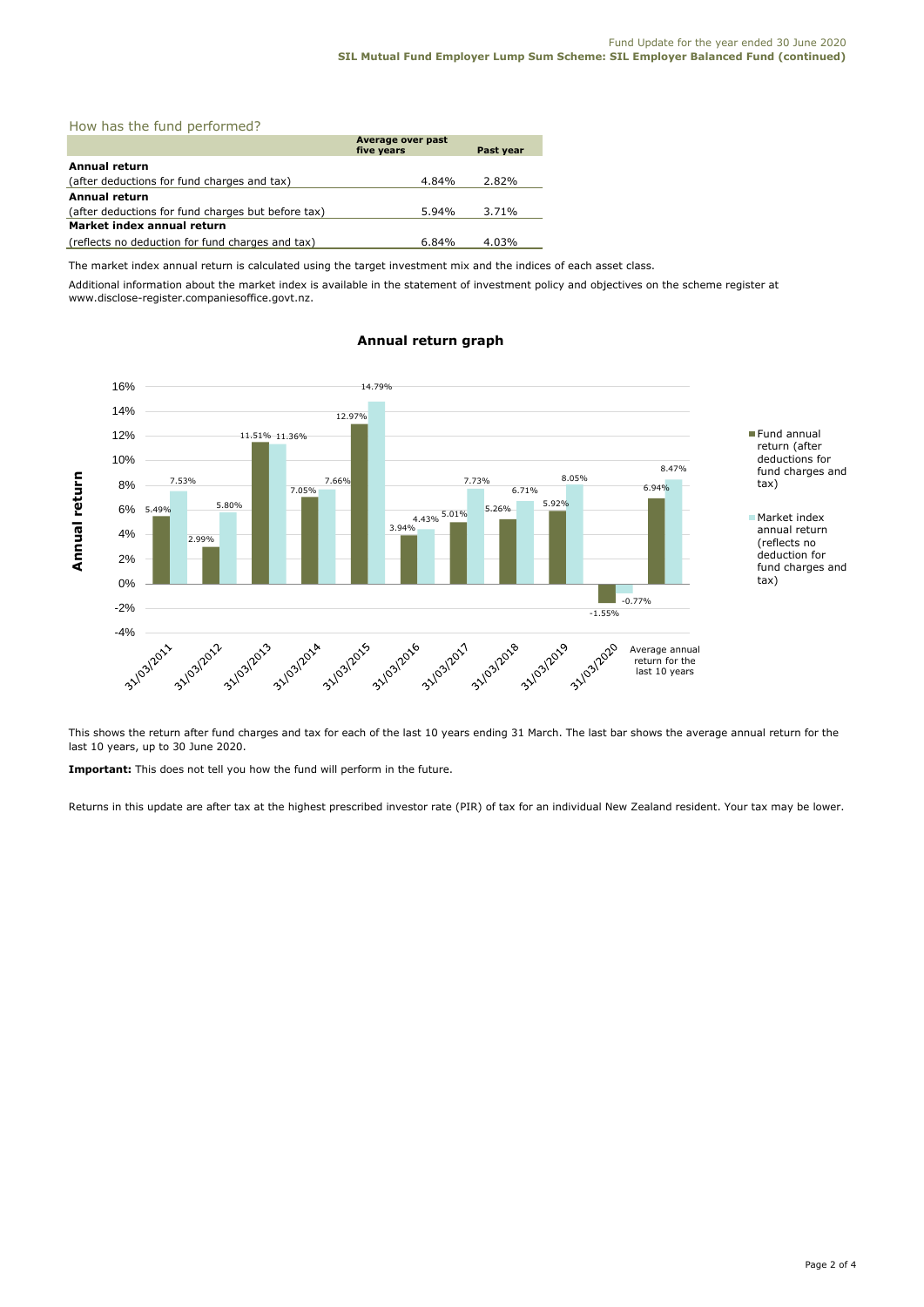### What fees are investors charged?

Investors in the SIL Employer Balanced Fund are charged fund charges. In the year to 30 June 2020 these were:

|                                             | % of net asset value       |
|---------------------------------------------|----------------------------|
| Total fund charges <sup>1*</sup>            | 0.98%                      |
| Which are made up of:                       |                            |
| Total management and administration charges | $0.98\%$                   |
| Including:                                  |                            |
| Manager's basic fee                         | $0.87\%$                   |
| Other management and administration charges | $0.11\%$                   |
| Total performance based fees                | $0.00\%$                   |
|                                             | Dollar amount per investor |
| Attended to the second state                |                            |

Investors are not currently charged individual action fees for specific actions or decisions (for example, for withdrawing from or switching funds).

Small differences in fees and charges can have a big impact on your investment over the long term.

#### Example of how this applies to an investor

Sarah had \$10,000 in the fund at the start of the year and did not make any further contributions. At the end of the year, Sarah received a return after fund charges were deducted of \$282 (that is 2.82% of her inital \$10,000). Sarah also paid \$0 in other charges. This gives Sarah a total return after tax of \$282 for the year.

# What does the fund invest in?

#### **Actual investment mix<sup>2</sup> Target investment mix<sup>2</sup>**

This shows the types of assets that the fund invests in. This shows the mix of assets that the fund generally intends to invest in.